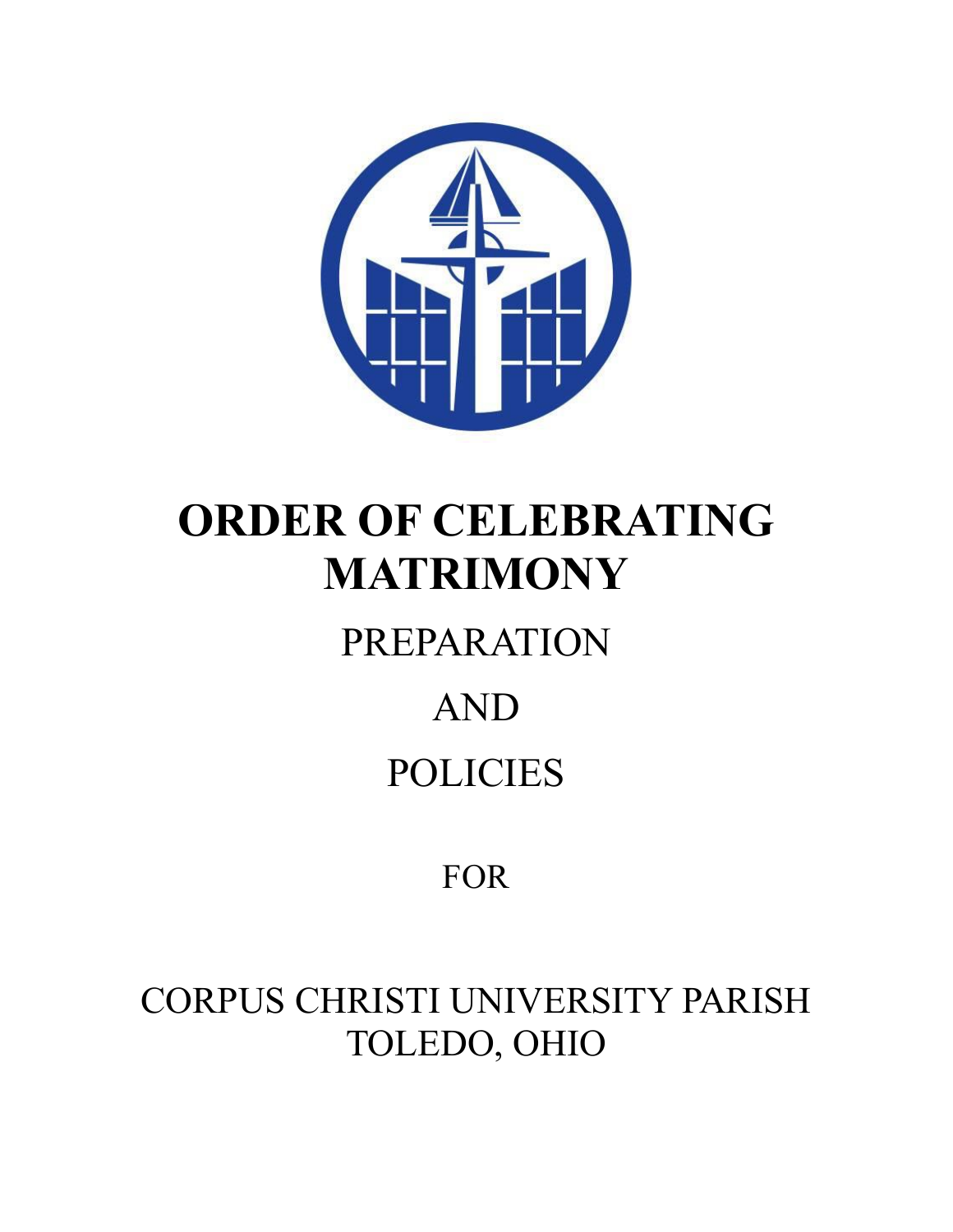*Short-term preparations for marriage tend to be concentrated on invitations, clothes, the party and any number of other details that tend to drain not only the budget but energy and joy as well. The spouses come to the wedding ceremony exhausted and harried, rather than focused and ready for the great step that they are about to take. . . Here let me say a word to fiancés. Have the courage to be different. Don't let yourselves get swallowed up by a society of consumption and empty appearances. What is important is the love you share, strengthened and sanctified by grace. You are capable of opting for a more modest and simple celebration in which love takes precedence over everything else. Pope Francis, Amoris Laetitia #212*

*Congratulations on your upcoming marriage. Marriage is a serious and sacred commitment. Through it, husband and wife are called on to draw closer to God and to each other in a life-giving community of love. Christ enhanced the dignity of marriage by making the Christian marriage relationship a Sacrament - a living expression of His love for us.*

*Marriage is also a great and marvelous adventure. It is an understanding that holds the promise of joyful years together. People enter marriage with high hopes of a beautiful future together. It is this atmosphere that brings out the best qualities of each person in marriage.*

*Today, more than during the immediate past, the Church has a grave responsibility to help our people enter into a marriage that gives promise of being grace-filled, happy and successful.*

*Our Parish, along with the Toledo Diocese, has established a program of marriage preparation so those couples that marry in the Church may be helped to understand the Sacrament, its vocation and its responsibilities.*

*The following pages contain the Policies for Corpus Christi University Parish concerning your upcoming marriage preparation and wedding. We ask you to read these pages carefully. Hopefully you will find the answers to most of the questions you have.*

*It is our sincere hope and prayer that your marriage preparation and marriage will be filled with the grace and spirit of God. May the Lord bless you deeply.*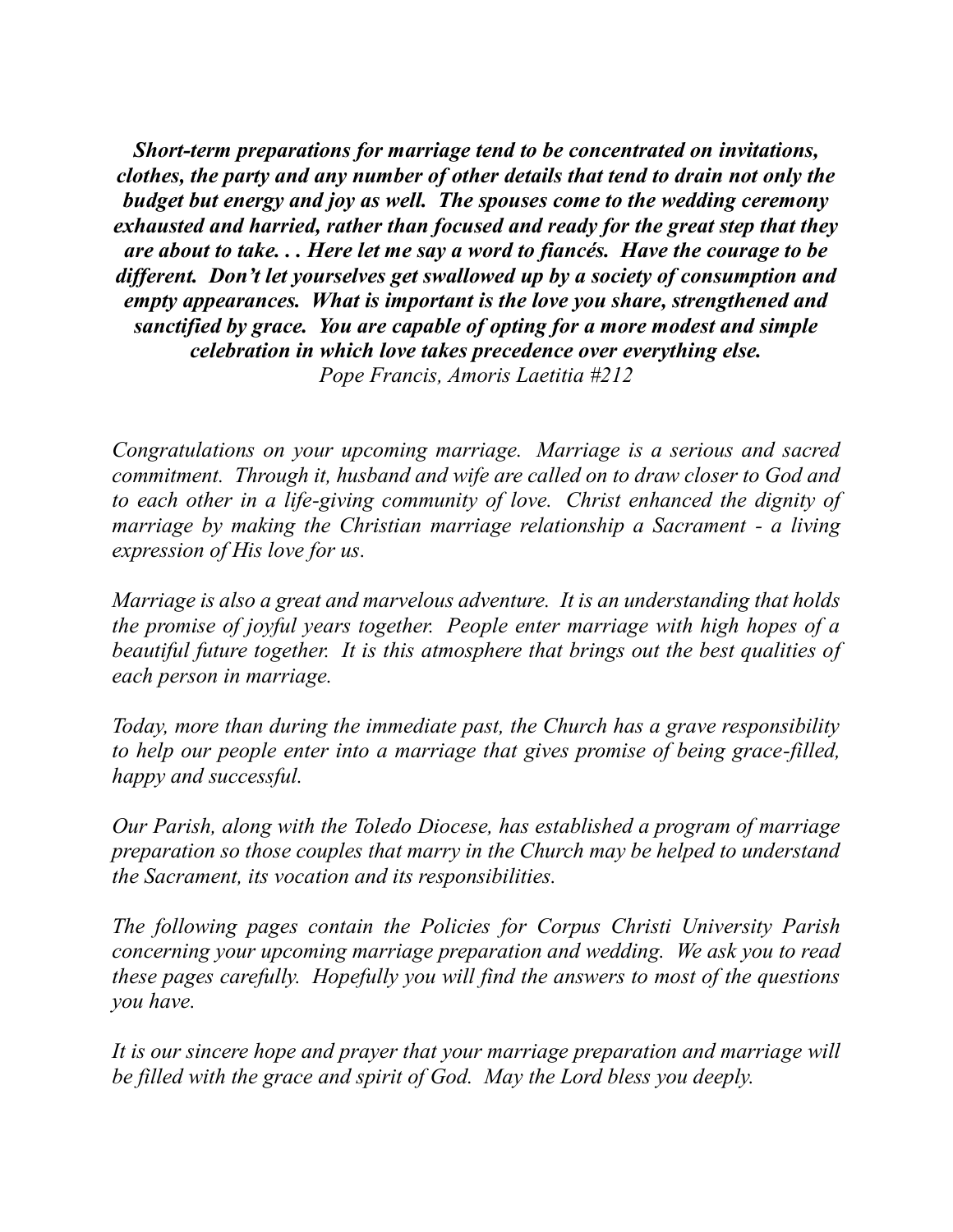At first reading, you may be overwhelmed by the details and rules outlined. Please know that the intent is to help you prepare for a very important and sacred moment in your lives. Diocesan regulations and local experience are summarized here to underscore the seriousness and sacramental nature of your marriage.

**ARRANGEMENTS:** *(Who can marry us?)* Matrimony is the only sacrament not conferred by an ordained minister. Rather, the marrying couple confers the sacrament on each other; the priest or deacon is witness to their vows of mutual love. The ceremony is a public acknowledgement of their willingness to take on the responsibilities of marriage.

The Priests and the Deacon of the parish are the ordained ministers who can officiate at weddings. Another Priest/Deacon who is a relative or friend can also be delegated to celebrate your wedding. **A visiting Priest/Deacon is required to comply with all of Corpus Christi University Parish's policies for both the marriage preparation and liturgy.** Priests or Deacons from another Diocese are required to have their Bishop or Major Superior send a letter/certificate of aptitude to the Chancery of the Toledo Diocese and Corpus Christi University Parish. Requests for a celebrant other than the parish Priests/Deacon should be made early to determine who will do the instructing and paper work in the process of preparing for your wedding. Ministers of other denominations are welcome to participate.

A marriage date should not be set until you, as a couple, contact the Parish. A date can be made over the phone. (A date cannot be made when one of the parties has an Annulment case pending before the Diocesan Tribunal.) The parish secretary will let you know if the date is open and will pencil your name in. However, the date is NOT secured until you have met with the Priest/Deacon who will be officiating for your wedding. At that time, a **\$100.00 refundable fee** is also required, please see page 8. Arrangements are to be made at least six months in advance.

**LOCATION:** *(Can we get married someplace other than in the church, e.g., a park or in our home?)* Though an outdoor wedding might be desirable, the Catholic Church does not permit weddings outside the church building. The church building is the privileged place of encounter between God and His people, most especially because it houses the Blessed Sacrament, which is the "source and summit" of our faith as Catholics. Though one can certainly encounter God's presence in other places, the church building remains the central place for worship and the place that rightly dignifies the sacred commitment of marriage. Due to this, a priest/deacon may only celebrate a wedding in a church.

**PREPARATION MEETINGS***: (What do we need to do in order to get married at Corpus Christi University Parish?)* Our marriage preparation program at CCUP combines meeting with the priest or deacon who will officiate your wedding and a mentor couple from the parish who will guide you in the process. It begins with a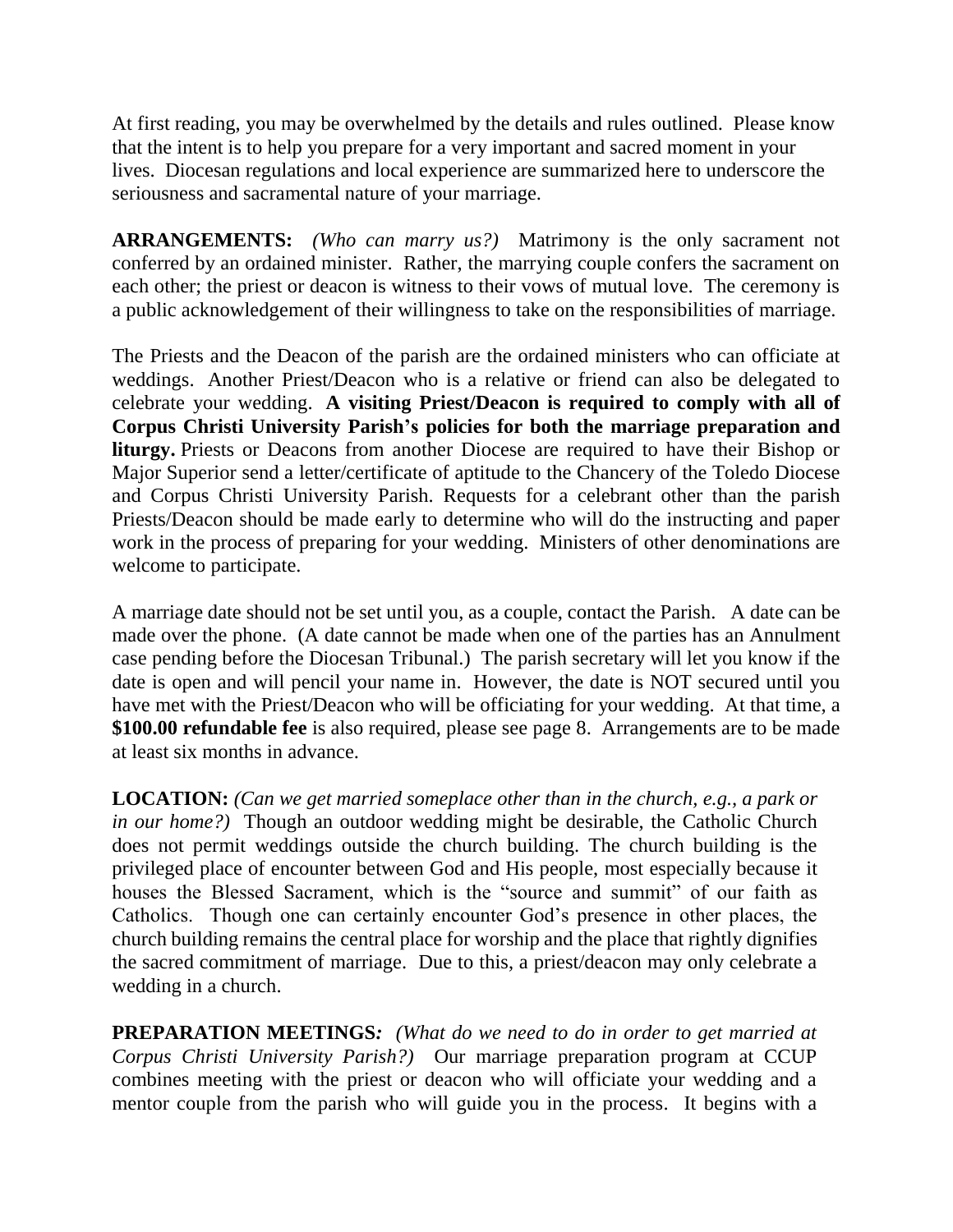meeting or two with the priest to get to know each other and to fill out the necessary paperwork. Then, there is usually one or two meetings between the engaged couple and the mentor couple. Finally, there is a final meeting with the priest or deacon to discuss the ceremony itself.

With your mentor couple, you will likely take the FOCCUS inventory. This tool, which can be given on paper or emailed online, will be useful in discussing your strengths and areas of improvement as a couple looking towards the future.

A couple seeking to be married in the Catholic Church should be practicing their faith. On their wedding day, the couples are making a faith statement to family and friends, one which should be lived weekly with the community.

Couples entering into an interfaith marriage are encouraged to meet with the minister of the non-Catholic person to discuss any pre-marriage training that may be offered. The only requirement for a marriage between a Catholic and non-Catholic is that the Catholic must agree and sign that they will to the best of their ability baptize and raise any children that come from the union in the Catholic Church. There is no requirement of the non-Catholic party, other than that they will not obstruct the Catholic party's promise.

Part of your **required** preparation is participation in some kind of engaged couples conference/retreat. The preferable one is the "Joy-Filled Marriage" two-day conference hosted throughout the diocese. If you search *"Marriage & Family – The Catholic Diocese of Toledo,*" then select *"Marriage Preparation,"* you will see a link to the schedule and details for the diocesan sponsored retreats. These are extremely beneficial and surround you with mentor couples of different lengths of marriage as well as a number of other engaged couples to get to know. Though there is a cost to these weekends, compared with the many other expenses involved in a wedding, the cost seems to be a worthy investment. If cost is prohibitive or work situation makes a two-day conference difficult, there is also a link on the page reference above to one-day parish workshops. These also are sufficient for meeting this requirement. You will receive certification of your participation upon completion. If a previous marriage has taken place between one or both of you, a Cana II Conference is required. Please inform your celebrant immediately.

It is advisable to make the first conference available that works with your schedules since time can become more limited as the wedding approaches.

Taking a Natural Family Planning course is highly recommended prior to marriage. As you may know, the Catholic Church has always been opposed to the use of contraception as a way of prohibiting pregnancy. The Church believes that every sexual act should be characterized by both the unitive and procreative purposes of marriage, often referred to as "babies and bonding." However, the Church also understands that there are many good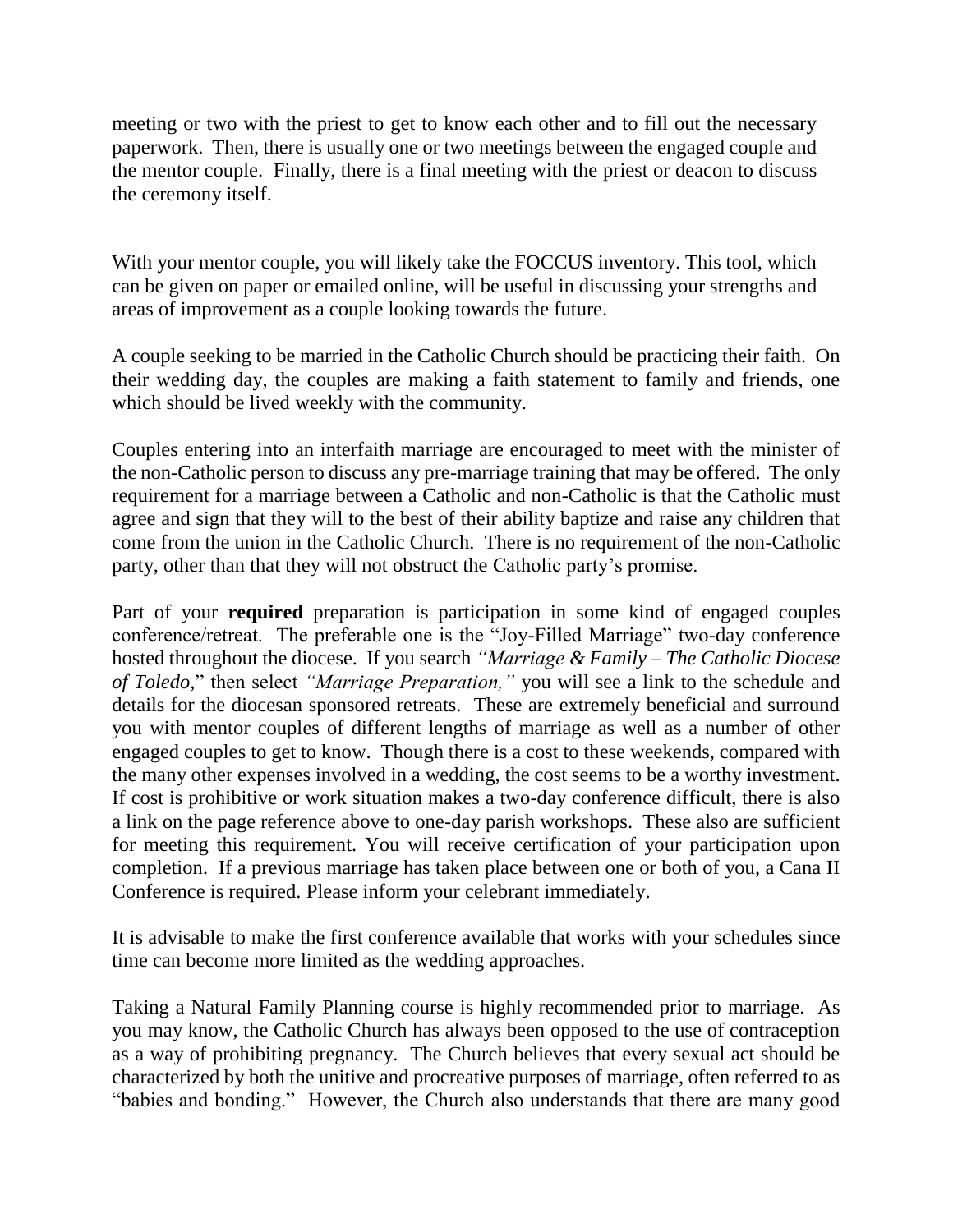reasons to forego having children at certain points in marriage. Natural Family Planning (NFP) is this endorsed method of responsible parenthood. The knowledge acquired in your NFP class will enable you to be true to your vow "to be open to children as a blessing from God" and enable you to truly consecrate your marriage. NFP is as effective as other means of birth control and can help to strengthen your marriage. More information on this topic, as well as class information, can be found on the diocesan website listed above, as well as [www.ccli.org.](http://www.ccli.org/) Classes are offered locally and by online virtual class.

**WEDDING TIMES:** *(What are the wedding times at Corpus Christi University Parish? Can we have a wedding during Advent or Lent?*) It is common for a couple to celebrate their wedding on Saturday at 11:30 or 1:30. The 1:30pm start time is to allow for sufficient photograph time after the wedding ceremony. If the ceremony is not a Mass, and there is limited photography after the wedding, 2pm could also be a legitimate starting time. Weddings on days other than Saturday may begin at a time agreed upon by the couple, the Priest/Deacon, and the calendar of events scheduled for the Parish.

The Church does not encourage weddings during the seasons of Advent or Lent. If either of these seasons is chosen, the couple should be aware that the Church decorations will be in keeping with the season and will NOT be changed for the wedding. During the Lenten Season, no flowers or plants are to be brought into the church so as to keep with the season.

#### **DOCUMENTS NEEDED:** *(What are the documents we need to give to the Priest/Deacon?)*

- 1. Catholic parties need a copy of a recent Baptismal Certificate (not more than 6 months old). If you were baptized at Corpus Christi University Parish, no baptismal certificate is necessary. The non-Catholic party should also bring a copy of their Baptismal Certificate. These should be brought to your second preparation meeting.
- 2. With the Priest/Deacon or the member couple of the parish marriage preparation team, the couple will fill out the Marriage Information form.
- 3. If a dispensation is required; the Priest/Deacon will attend to this. \* If you are not getting married in your present home parish, delegation from your home pastor may be needed in writing.
- 4. Obtain a marriage license from the Probate Court. Application must be made in the county where either the man or the woman resides. A license issued in any county in Ohio is valid throughout the state for 60 days from the date of issuance. There is a charge for a marriage license. There is no waiting period, except in cases where the age or residence is in question. If you have any extenuating circumstances, please call the Marriage License Bureau before you go so that they can advise you of any documents you might need. The Bureau is located at County Courthouses. You need a birth certificate in applying for the civil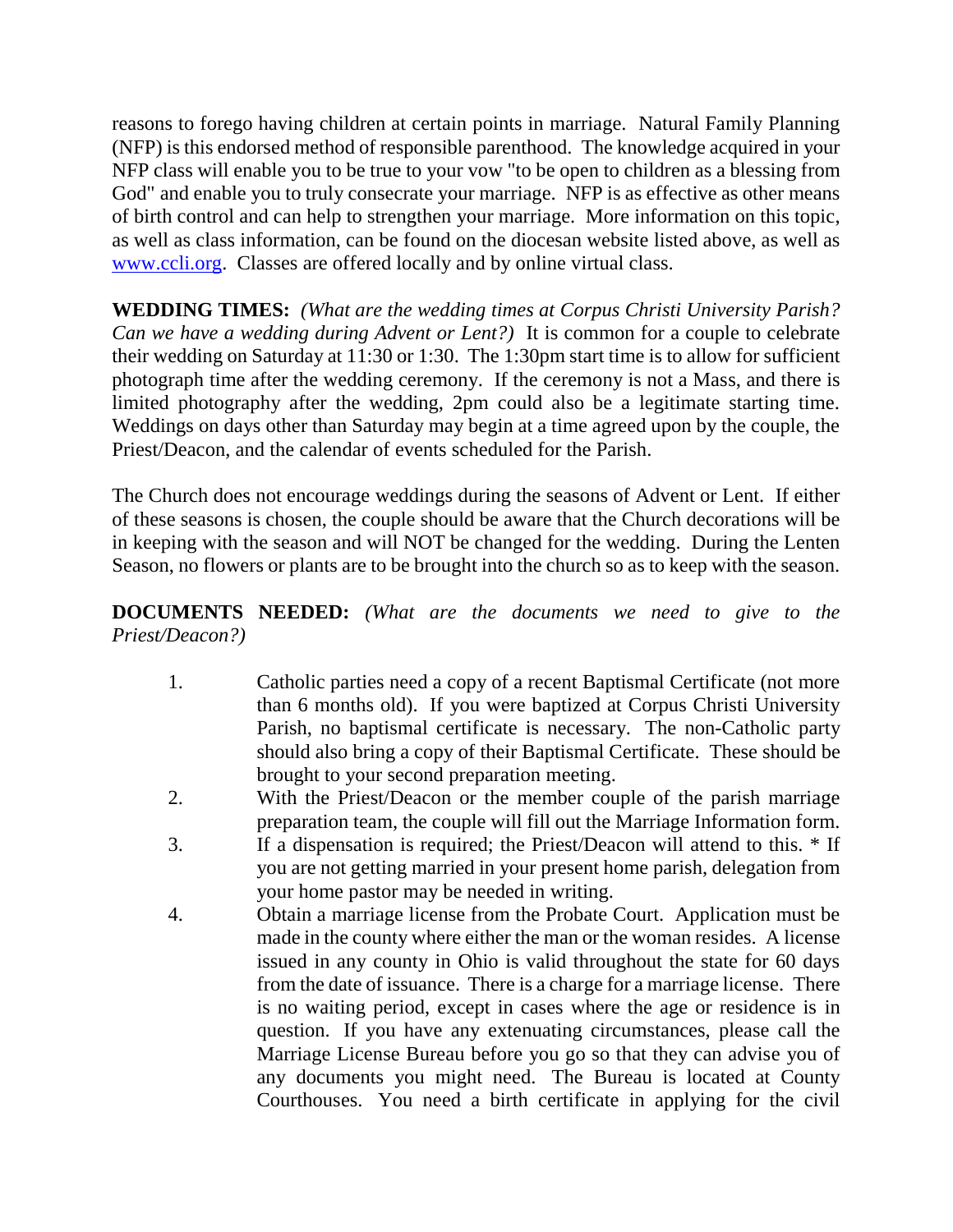license, and some proof of residency, e.g., current driver's license with Ohio address. NOTE: This is a license to marry not a certificate of marriage. The Celebrant of your wedding is required by law to notify the court that the marriage in fact took place. Present the License to your Celebrant at the rehearsal. Include the court's return envelope.

**OFFICIAL WITNESS:** *(Are there guidelines regarding the wedding party?)* The best man and maid-of-honor need not be Catholic, but they should believe and live according to Christian teachings regarding marriage. Please remember when planning your wedding that a large wedding party can distract from the ceremony and the celebration of the Sacrament of Matrimony.

**WEDDING COORDINATORS:** The mentor couple assigned to you will also serve as your coordinators for the marriage ceremony. Therefore, there is no need for a hired coordinator to be involved with the religious ceremony.

**FLOWER GIRL/RING BEARER:** Though it is nice to have "little ones" participate in your wedding, caution should be taken not to have a child who is too young. The wedding may cause the child undo anxiety. Because of this, any child that is below the age of 5 would need a parent to accompany the child up the center aisle. Flower girls may carry flowers, but may not drop petals of any kind.

**PLANNING YOUR CEREMONY***: (How will we plan our wedding ceremony? Will the priest/deacon help us to plan it?)* The Priest/Deacon or a couple member of the parish marriage preparation team will provide you with a copy of the necessary documents which you will use to select readings, prayers and blessings for your wedding. If you have any questions concerning the planning of your wedding, please ask the Priest/Deacon. In the area of music for your ceremony, you need to contact the Liturgical Music Director, Luke Rosen. A complete wedding music guideline is attached for your convenience on pages  $11 - 12$ .

Our hope is that your family and friends will take an active part during the celebration of your wedding. When both parties are Catholic, the normal ceremony is the Order of Celebrating Matrimony within Mass, but this is the choice of the couple. You will need to ask a family member or a friend to do the readings and the Universal Prayer. You may ask one or more persons to help in this ministry. However be sure to give the reading to this person(s) 1 month prior to the wedding so that they may prepare themselves to proclaim the Reading/Universal Prayer. If the marriage is inter-faith, the sensitivities of the non-Catholic party should be considered so we use the Order of Celebrating Matrimony without Mass. Since a spouse of another denomination may not receive Holy Communion, it appears inconsistent with the ceremonial emphasis of uniting the couple.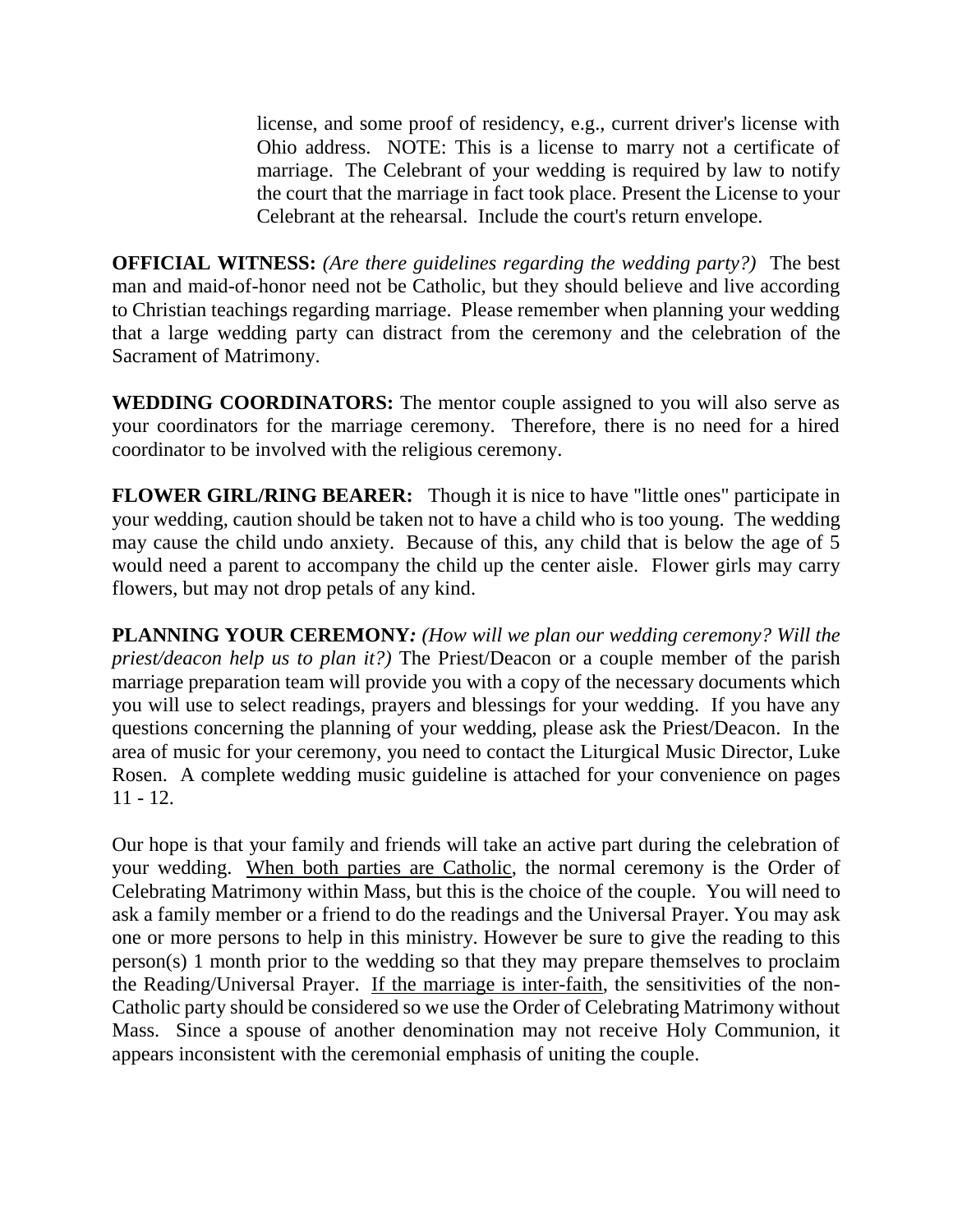**USAGE OF THE CHURCH:** (*Is there anything we need to know about the usage of the church itself that would be helpful in planning our wedding? What time can we get into the church on the day of our wedding? Will there be anyone there to help us if we need anything?)*

The church is a holy place. Please conduct yourselves accordingly and alert your wedding party to do so also. There should be no unnecessary walking near the altar before or after your wedding. This area requires your utmost respect. Nothing is permitted on the altar.

The church will be open and available to your wedding party and guests for one hour before the wedding and one hour after the wedding ceremony. If extra time is needed before the wedding, don't hesitate to ask the pastor or wedding coordinators to open earlier. All weddings and rehearsals are to start on time. Thus, the normal time block for a wedding is two (2-2 1/2) hours for using the church itself. Please avoid any difficult situations by observing this time frame, which is set because of other liturgical services and the need to prepare for them.

After the wedding, it is the couple's responsibility to clean the Church and all other spaces, which were used. Please be sure that all flower boxes, aisle runners, extra programs, hangers, etc... are removed. If you are comfortable with the way you left the church, don't forget to request your \$100 refundable deposit that you submitted. We will try to remember to send it to you, but in case we forget, please remind us.

**A Dressing room** is provided for the bridal party. The coordinators will help to direct you to the appropriate rooms.. Because there is a possibility of losing or misplacing valuables at times, we ask that you appoint a person to oversee all the belongings of the wedding party and remove all items from the dressing room before the wedding begins. These things are best locked in the trunk of a car at this time. We cannot assume responsibility for any articles left in rooms before, during, or after the ceremony.

If there is a wedding before yours, we ask that you enter the dressing room quietly and show the respect that you would expect to be given if it were your wedding in progress.

Smoking is **NOT** permitted in any buildings.

If you wish to use an **aisle runner** it must be cloth and not plastic. The aisle in the Church is 38 feet long. Please ask someone to be responsible for the removal of the runner and other decorations after your wedding.

The **"unity candle"** is a secular practice that originated in the 1970's. It is **not** a part of the official Catholic wedding service and is no longer permitted during the Order of Celebrating Matrimony. If you wish to have this action be a part of your wedding day, please do it at the prayer time of your reception.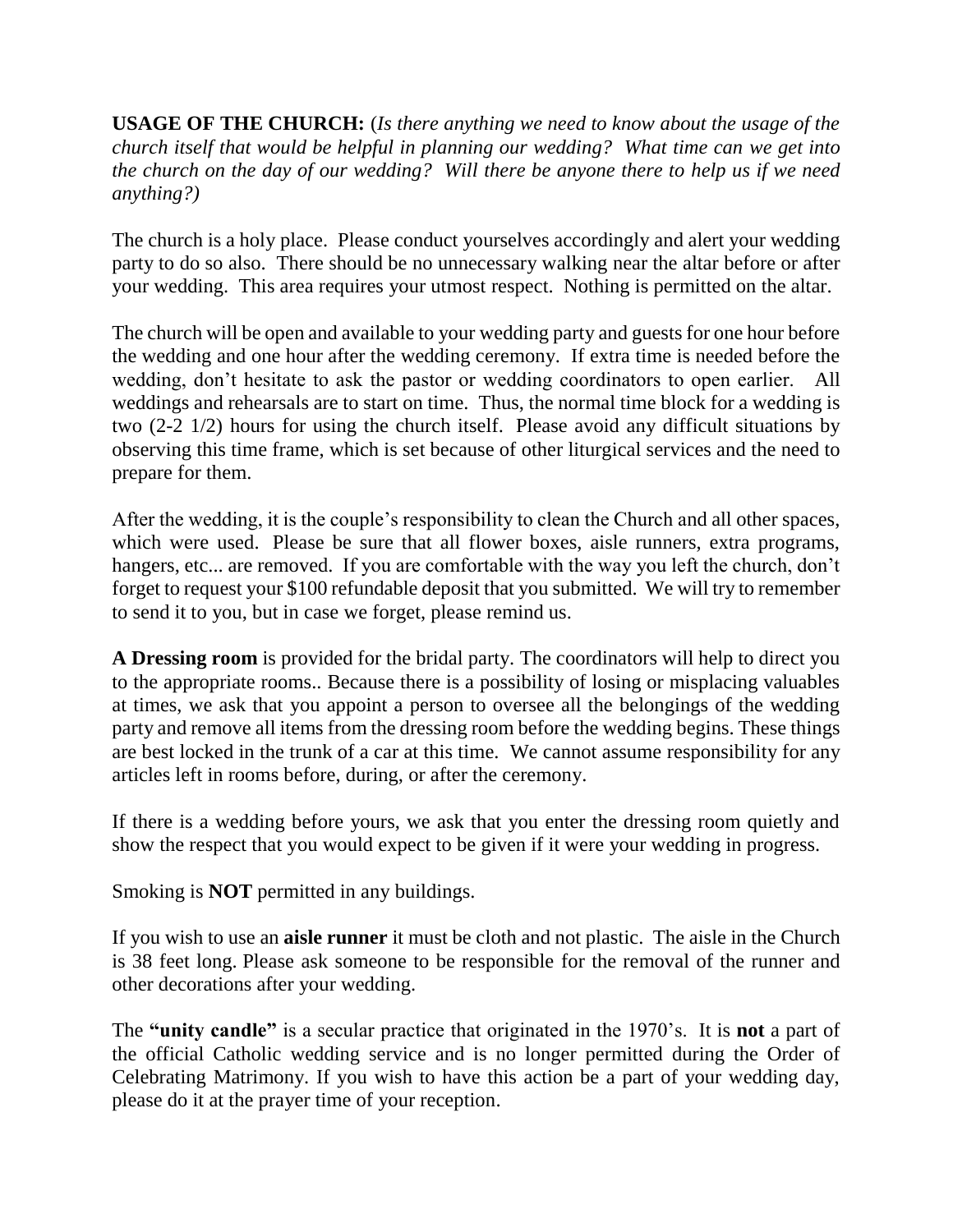**Bells, bubbles** or other environmental healthy symbols may be used after a wedding to greet the Bride and Groom, though nothing is required. Rice, balloons, confetti, releasing butterflies and bird seed may **not** be used.

A special **Veneration of Mary** during the marriage ceremony is a longstanding custom that is optional for the couple. The intention is to entrust the newly married couple to our heavenly mother in the same way that we honor our heavenly Father during the ceremony with the praying of the Lord's Prayer. Usually, a bouquet of flowers or an individual rose is taken by the couple to the image of the Blessed Mother while the Ave Maria is sung.

**Flowers** may be placed in front of, or beside the altar, but **NOT** on the altar. Flowers also may be placed in other appropriate areas of the church. No decorations are permitted on the Baptismal Font, pillars or walls. Flowers in vases are considered a donation to the Parish and should not be removed after the ceremony. None of the sanctuary furniture is to be moved or replaced for accommodating flowers or candles.

### **Tape, "stick-em" and other adhesives are NOT allowed also pins may not be used to hang things from the fabric of the church chairs.**

Florists may make deliveries directly to the church no sooner than one hour prior to your wedding. If other arrangements need to be made, please ask the priest or the wedding coordinators. If another wedding or a funeral is scheduled the same day, the florist will need to be informed. We cannot be responsible for items that are to be returned to florists. Please instruct your florist to retrieve all rented items as soon as possible following the ceremony. It is your responsibility to let the florist know these regulations.

Because of local Fire regulations, candles (even in hurricane glasses) are not permitted in the aisles.

**FEES AND STIPENDS:** The following scale is provided as a guideline for your planning.

- 1. A **\$100.00 refundable fee.** This fee will be returned if the church, and any room used, is left the way you found it. This will be returned to you by the Parish. This fee must be paid after you set your date with the Priest/Deacon. This will insure that you have the church scheduled. If you cancel your wedding, please contact the parish office right away and this fee will be returned. Not contacting the parish office or contact less than a week before the wedding will result in the loss of all or part of this fee.
- 2. This fee goes to the Parish, not to the Priest/Deacon and is to be paid to the Parish Center **one month** prior to the Wedding. Use of the church (rehearsal & wedding) the suggested amount is \$250.00 for parishioners and \$500.00 for nonparishioners or you may consider tithing 5% or 10% of your total wedding cost.
- 3. There are additional payments due to the musician. Please see separate file for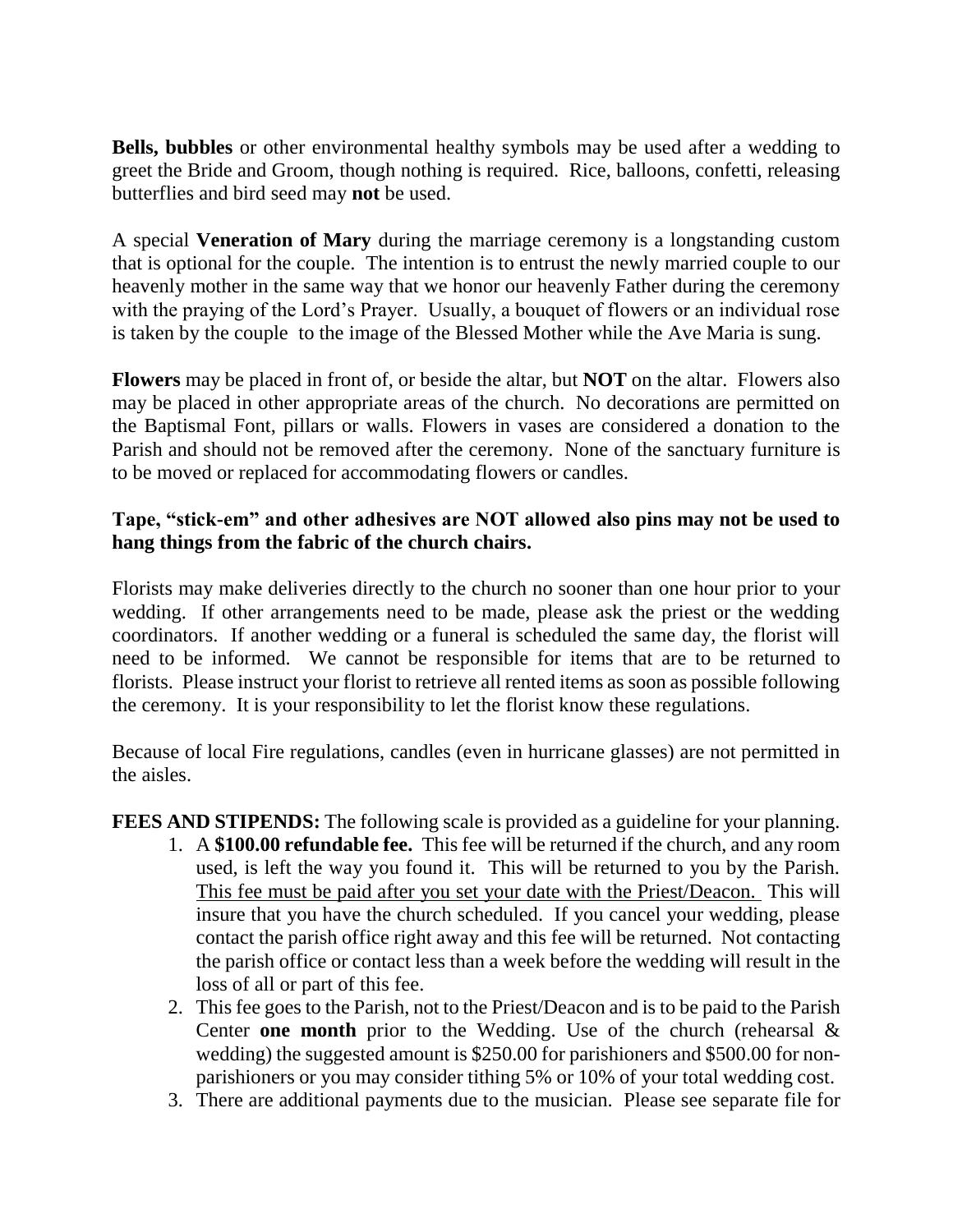fees and pay schedule for the musician(s).

4. You may offer a separate gift of appreciation to the Priest/Deacon.

**INTOXICATING BEVERAGES** are prohibited both inside and outside of the church, including the sidewalks and parking lots. It is your responsibility to inform all members of your wedding party of this policy.

If anyone in the wedding party, including the groom and bride, consumes alcohol before the wedding, they will **NOT** be permitted to participate in the ceremony. It is your responsibility to be sure everyone is aware of this policy.

**REHEARSALS** are to last no longer than one hour, so we ask you to stress punctuality with your wedding party. Schedule the rehearsal for when you feel everyone in your party can get together at a leisurely time**. Please take note that music rehearsals are NOT scheduled during the wedding rehearsal.** Musicians should arrange other times to practice. Proper casual dress is expected at rehearsal. Decisions made prior to the rehearsal will be made only by the bride, groom, and celebrant.

**MARRIAGE CERTIFICATE:** Corpus Christi University Parish will provide you with a marriage certificate on the day of your wedding.

**RECEIVING LINE:** If you decide you want a receiving line at the church, there will likely not be time for pictures after the wedding. Because of this, most brides and grooms opt for pictures and have the receiving line at the reception. Having the bride and groom "release" the guest is considered a receiving line. Please be sure to discuss all these things with your photographer before the wedding.

Pictures should be taken immediately after the couple leaves the church and returns. Any driving around in a limo or cars occur after the pictures are finished.

**SACRAMENTAL PREPARATION:** Please consider spiritual preparation for receiving this once-in-a-lifetime sacrament. The Sacrament of Penance certainly is in order to help you prepare for this important step in life. Periods of private prayer by each of you as well as praying together are encouraged. Remember, Christ is at the heart of your marriage.

**SPECIAL CIRCUMSTANCES:** If either party is 18 years of age or younger, preparation will include consultation with an approved pre-marriage counselor and no wedding date will be set until this process is completed with a positive response from that counselor. Parents/guardians may be included in this process.

If there is a pregnancy, this process is especially important, as is the diocesan regulation of a six-month waiting period for all weddings.